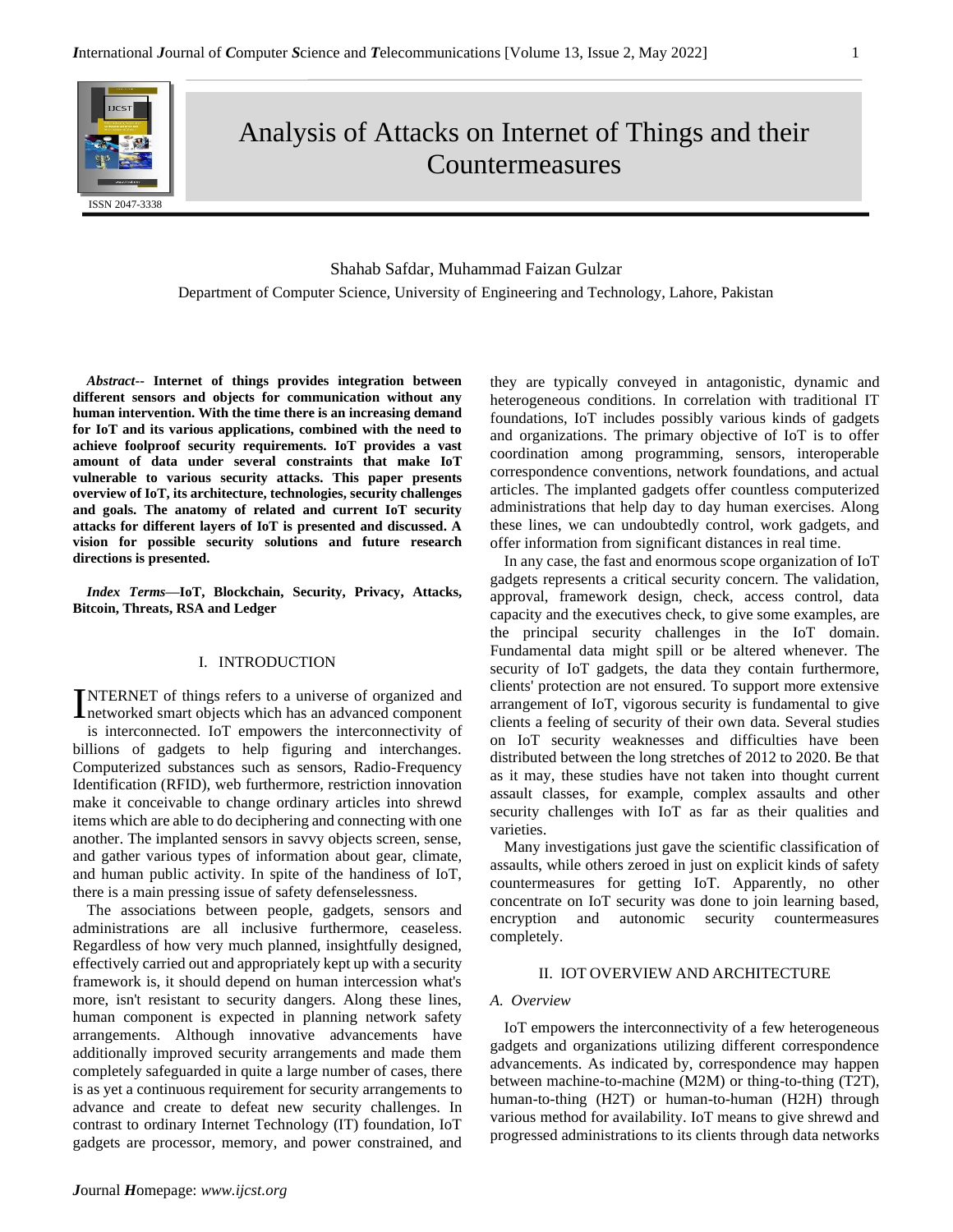framed by reliable incorporation of actual items (e.g., PCs, cell phones, wearable gadgets, clothes washers, ice chest, lights, microwave, furthermore, prescriptions). The articles are interconnected or associated to the web or people and are fit for communicating ongoing data about patients, property, traffic, and power. These brilliant articles are likewise equipped for conveying the gathered lightweight information all over the planet. Gadgets outfitted with actuators can remove information, process them and support the correspondence effectiveness among brilliant articles.

IoT is appropriated and heterogeneous, and along these lines, the issues connected with security should be given impressive consideration. In any case, IoT is not the same as customary IT in a few settings, including security. IoT additionally varies in wording of innovation and sending. IoT gadgets are associated under the limitations of low power and lossy organizations (LLNs), which are frail in energy, memory and handling abilities. Not at all like commonplace IT framework, IoT is internationally associated through compacted Internet Protocol Version 6 (IPv6).

Fig. 1 presents security attack scenarios of some key IoT applications. IoT applications are deployed in almost every aspect of our daily lives, including homes, hospitals and industries. Multiple sensors in an application area (e.g., smart home, smart hospital, smart industry and smart transportation) communicate with each other and transmit vital information. Considering a scenario where a driver uses a global positioning system (GPS) to navigate a destination in order to catch up with an urgent meeting; the car's GPS device will usually be connected to multiple devices and utilizes different networks, which are exposed to cyberattacks. An attacker can potentially bypass the firewall and may launch a denial-of-service (DoS) attack, making the navigation service unavailable or send a wrong signal that misleads the driver.

In another scenario based on the same figure, remote operation of the smart home appliances exposes private data to an attacker, or the smart lock of the home could be broken to gain access to home appliances. In one more situation in light of Fig. 1, patients seek treatment and prescription at home or by the medical care administration supplier from a far-off medical clinic. Nonetheless, the patient's touchy data might be in danger of being taken or controlled by the trespasser who sidesteps the emergency clinic firewall, sitting either at the neighborhood organization or on the cloud web. The featured situations present issues that are connected with hacking, psychological warfare, and damage, which might actually influence huge scope astute IoT frameworks like power, clinics, workplaces, businesses and structures.

### *B. Architecture*

Given the ceaseless turn of events and extension, IoT requires a general and versatile design that suits its heterogeneity and the different extent of its application. Right now, there is no generally taken on design. A few scientists have proposed various models for IoT. The three-layered engineering diagrams the basic idea of IoT. Fig. 2 presents an ordinary design of IoT, which is isolated into three essential layers along with their functionalities. The layers are introduced and talked about next.



Fig. 1. IoT Security Attack Scenarios in Different Application Areas



Fig. 2. An overview of IOT, architecture, functionalities

#### 1) APPLICATION LAYER

This layer consists of smart IoT application solutions. The IoT market has colossal possibilities that draw in the improvement of brilliant applications assaults like Spoofing, Message Forging, Virus and Worms among others.

### 2) NETWORK LAYER

This IoT layer comprised of programming, conventions, and advances that empower object-to-endlessly object to-web network. It is primarily framed utilizing either nearby region organization, for example, remote and wired network, individual region organization close to handle correspondence (NFC), Bluetooth and wide region organizations like GSM, LTE, 5G, and distributed computing. The varieties of the IoT correspondence model have been laid out, as M2M interchanges, machine-to-entry way model, machine-to-cloud correspondences, and back-end information sharing model. The primary capacity of this layer is to send assembled information as a computerized signal, which is gathered from the actual layer of comparing stages through an associated network. This layer is helpless against various security dangers and assaults. Normal assaults in this layer incorporate Denial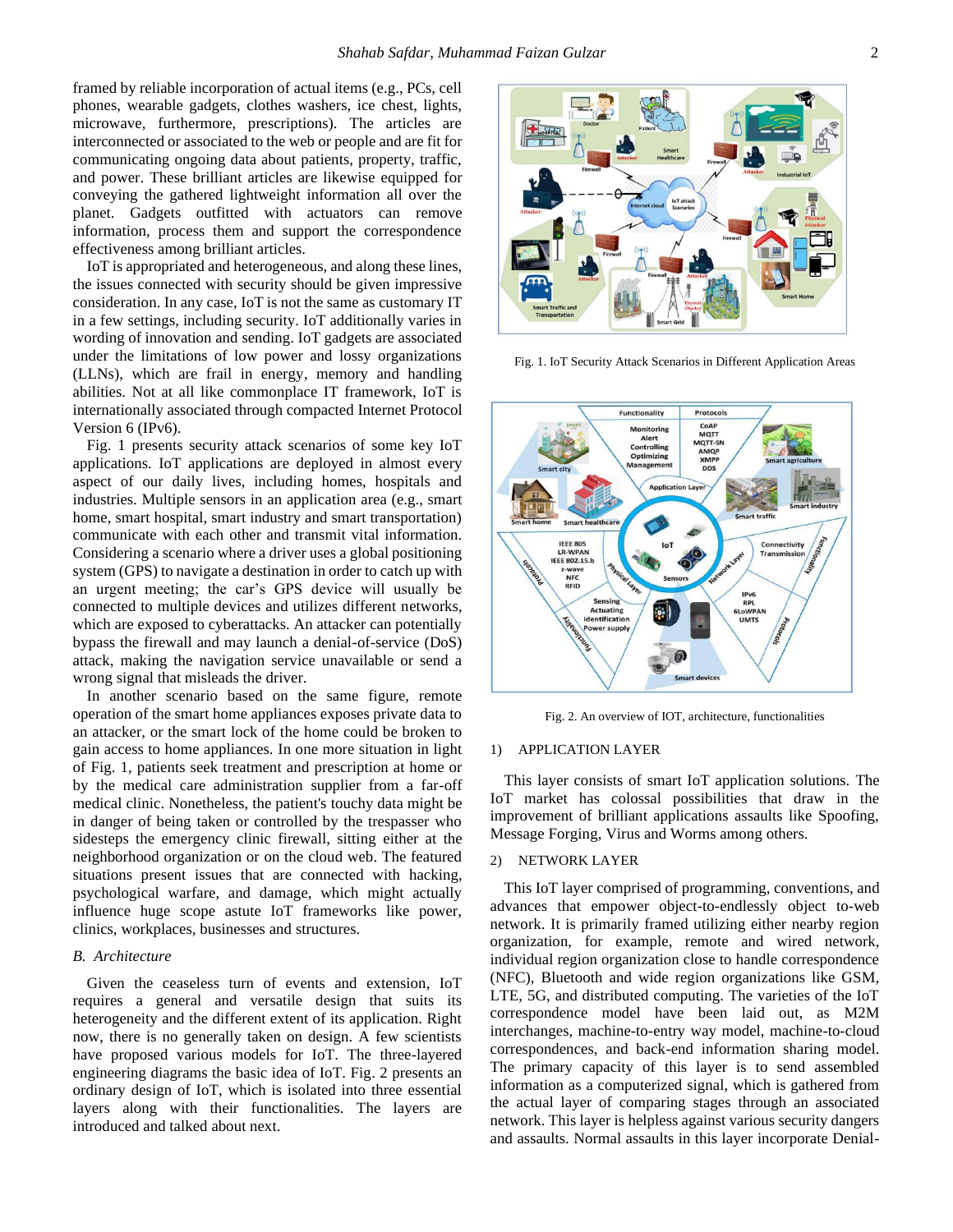of-Service (DoS), Sinkhole, Hello Flood, Blackhole, to give some examples. It is fundamental for the organization layer to have correspondence security for secure information transmission over a public organization.

### 3) PHYSICAL LAYER

The base layer of IoT engineering is known as the physical layer. In IoT, this layer is additionally alluded to as the insight layer. It incorporates actual world items and virtual substances. The fundamental errand of this layer is to gather information from the climate through different sensors. IoT gadgets are installed with electrical and mechanical equipment parts, for example, sensors, radio wires, actuators, processors. Cell phones, RFID innovation, wearable gadgets are fit for handling, recognizing, associating, conveying and putting away information. In the insight layer, the sensors or RFID convert the gathered crude information of the actual articles to the intelligible advanced signals. IoT objects sense and accumulates information from the actual world like temperature, stickiness, nearness, to give some examples. Be that as it may, this layer of IoT is inclined to a great deal of safety attacks like Jamming, Tampering, Collusion.

# III. IOT SECURITY CHALLENGES, GOALS AND METHODS OF ATTACKS

Utilizing the traditional and existing security draws near straightforwardly in the asset compelled IoT gadgets isn't direct. To put it plainly, the security draws near, models also, models of the customary organization are planned in light of the clients' point of view, which may not forever be appropriate for M2M correspondence. The security dangers or assaults might be comparative for the two organizations, yet the arrangement procedures and approaches are different in each organization. The significant security challenges, security objectives and the techniques of safety assaults are presented next.

#### *A. Security Challenges*

This segment gives the security challenges while executing security in IoT for application, organization and physical layers.

1) Application Layer Challenges

Heavyweight programming or security arrangements may not be suitable for IoT gadgets. Accordingly, it merits considering the accompanying constraints prior to carrying out security modules in IoT gadgets.

• *Embedded Software*

Either a lightweight General Purpose running gadget (GPOS) or real-Time OS (RTOS) is embedded in low reminiscence IoT devices. Those IoT operating systems are geared up with tiny community protocol stacks, which may not come with adequate protection modules. Hence, lightweight, robust, and fault-tolerant safety modules ought to be designed for such skinny software and protocol stacks

• *Security Patch*

The deployment of IoT devices is probably in a faraway area. The sensing gadgets won't acquire Safety patches or software updates without affecting functional protection. A excessive price might also incur to update a safety patch. Mitigating capacity protection troubles would not be feasible remotely as IoT OS and protocol stack won't be able to get hold of and incorporate a new security patch.

# • *Device and Data Volume*

A large wide variety of applications generate an sizeable extent of information which effect the safety and privateness at the records and devices. A report shows that less than 10,000 family gadgets are capable of generating a hundred and fifty million discrete data points in keeping with day.

2) Network Layer Challenges

IoT network layer gives functionalities, for example, correspondence and information steering among various gadgets across the web and inside 6LoWPAN organizations. However, IoT network layer is limited to some routing attacks due to following barriers.

• *Topological Changes and Mobility*

IoT gadgets are cell in many instances, and mobility is one of the primary features of IoT. IoT devices can also go away or join a network from anywhere at any time. The traditional safety algorithm won't be suitable for such dynamic topological modifications.

• *Scalability*

An increasing wide variety of latest, dynamic IoT gadgets are each day springing into life, and more gadgets are being connected to the worldwide network. Current protection schemes and their properties aren't scalable and appropriate for such growing variety of IoT devices.

• *Diverse Communication Medium*

Smart gadgets hook up with non-public, public, international, and local networks through a range of stressed out and wireless conversation mediums. Such numerous houses of wired and wireless hyperlinks make it complicated to increase a complete protection scheme.

• *Multi-Protocol Networking*

IoT devices might use IP or non-IP or aggregate of each network protocols on the same time for communication. It is difficult to make a traditional safety algorithm appropriate for IoT devices considering multiple verbal exchange protocols.

3) Physical Layer Challenges

The IP-associated IoT heterogeneous gadgets are for the most part asset compelled, which makes it more inclined to security dangers and assaults. Nonetheless, the current heavyweight security arrangements are not reasonable to execute in IoT gadgets due to the accompanying attributes.

• *Processor, Memory, and Power*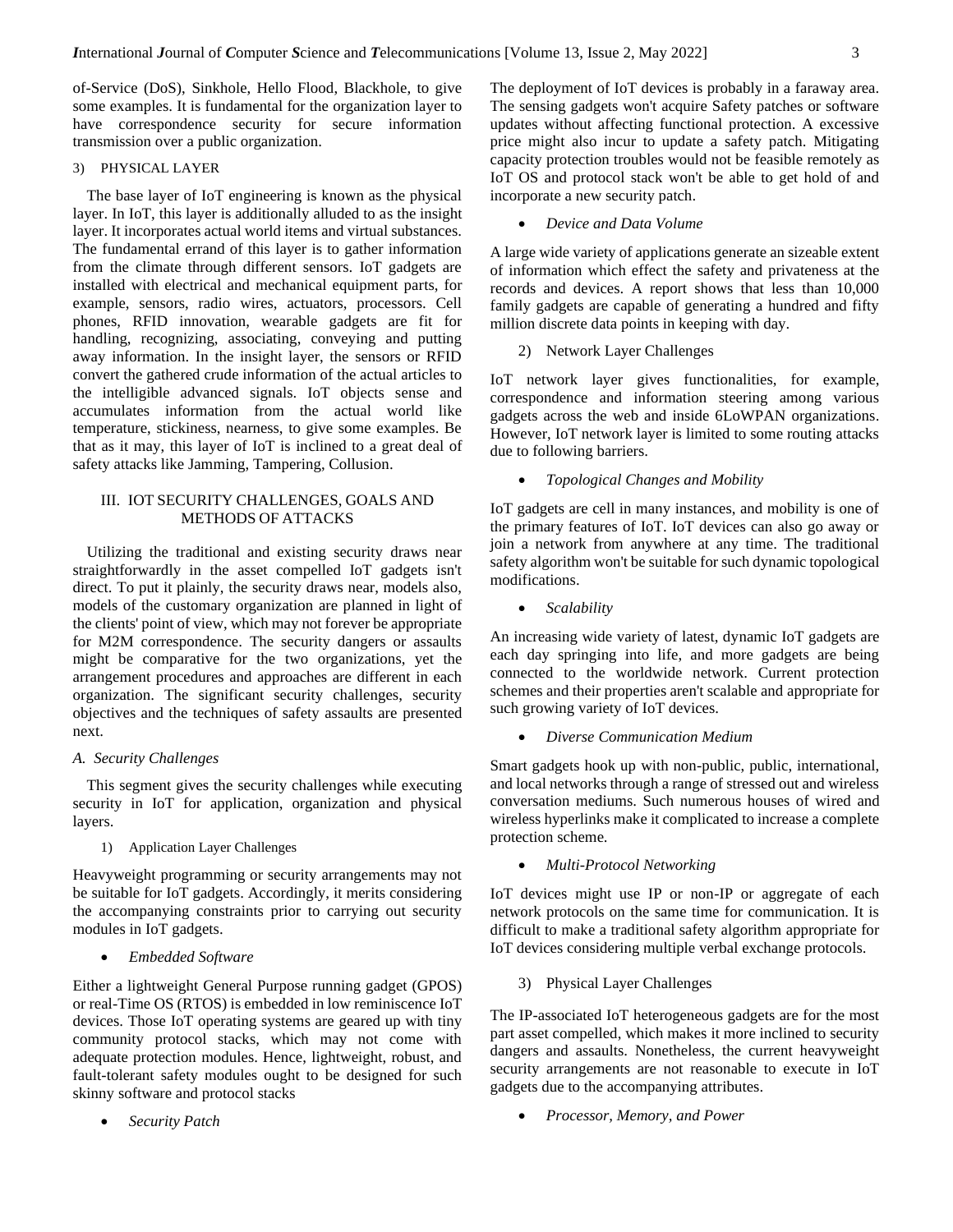The battery-pushed IoT devices are strength inefficient, and due to the restrained power, the processor/CPUs have exceptionally low clock cycle. Therefore, devices aren't computationally powerful. Heavy cryptographic algorithms cannot be implemented in such devices. Restrained RAM and flash reminiscence are embedded in an IoT device. Therefore, memory-green safety schemes ought to be ported. The device may additionally run out of memory after booting up the running gadget if the heavyweight protection schemes designed for the conventional community are carried out in IoT.

• *Packaging*

A number of the IoT packages may call for placements in faraway places, which may additionally remain unattended. An adversary may additionally seize and tamper with the IoT gadgets. Cryptographic facts can also then be extracted to alter the programs or to update the gadgets with malicious nodes. Consequently, the tamper resistant packaging of such IoT gadgets is required to overcome this problem.

#### *B. Security Goals*

The security objective/need of IoT is talked about in this segment. The conventional and normal security objectives incorporate Confidentiality, Integrity, and Availability (CIA). In any case, separated from this CIA set of three, different necessities like security, lightweight arrangements, genuineness, and normalized approaches have become vital. To achieve a secure communication for IoT, the following security principles should be considered.

#### *1) Lightweight Solutions*

Lightweight safety solutions may be delivered as a completely unique feature when you consider that IoT gadgets are taken into consideration computationally less effective and embedded with restrained memory. The Light-weight technique should be taken into consideration as a protection requirement even as designing, developing and enforcing an encryption or authentication protocols for IoT.

For example, RFID tags in e-passport can suffer from Untraceability assaults; consequently, lightweight yet robust protection solutions have to be designed for such ultralight protocols. As the safety algorithms or protocols are supposed to be run on IoT devices, those ought to be well suited with the tool's constrained abilities.

# *2) Authenticity*

By using addressing the limitations of IoT, it is crucial to verify and validate the customers worried in conversation. A comprehensive assessment of authentication mechanisms has been presented in. A light-weight authentication mechanism is proposed currently for useful resource-confined devices. RFID tags and NFC are few examples of such superior improvements, which IoT gadgets may additionally gain from as an authentication scheme. An NFC based totally authentication mechanism has been proposed to make sure that energy and processors aren't in use at end nodes. Other than these, accept as true with control, facts, device, and user authentication are also essential.

### *3) Confidentiality*

Confidentiality is one of the key features for securing IoT. All records ought to be blanketed from unauthorized nodes for the duration of any transmission. This will be completed by means of using a shared key, wherein both sender and receiver use this key to encrypt and decrypt data.

# *4) Integrity*

Data integrity guarantees that the statistics stays unchanged during transmission. A symmetric cryptographic algorithm is commonly used to help data beneath transmission through developing signatures for them. Another technique, specifically, Message Integrity check (MIC), is used to verify the integrity of obtained statistics. An autonomic security solution may additionally provide an acceptable degree of information integrity for IoT no matter inadequate sources.

 *5) Availability*

Availability ensures that the entire machine, its components, practical properties, and required services are available at any time. The provision of these offerings and additives may be hampered because of safety assaults. Such assaults may physically damage IoT nodes and networks. The connected things must be available and purposeful on every occasion they're required.

# *C. IoT and its Methods of Security Attack*

Confidentiality is one of the key features for securing IoT. All data need to be blanketed from unauthorized nodes all through any transmission. This will be carried out by means of the use of a shared key, where both sender and receiver use this key to encrypt and decrypt statistics.

### *1) Device Property*

IoT devices are heterogeneous. Therefore, an invader can also assault IoT gadgets based on tool homes. Two such methods are:

#### • *Low-End Device Attack*

Gadgets with low reminiscence, strength and computational capabilities are taken into consideration as low-stop devices. The attacker uses such devices to release attacks on other IoT gadgets.

### • *High-End Device Attack*

A high-end device refers to an effective and completely practical device. An adversary may additionally launch assaults the usage of high-end gadgets (i.e., laptop) so as to gain get admission to and motive harm to IoT devices and networks from everywhere.

#### *2) Location Property*

IoT gadgets are linked globally and are susceptible to assaults from the net or inside 6LoWPAN networks. The methods of such assaults are as follows:

### • *Internal Attack*

An adversary's attack from a local network either the usage of his/her very own tool or a compromised legitimate device. Such assaults can also encompass routing assaults, namely Flooding, Blackhole, and Sinkhole attacks.

• *External Attacks*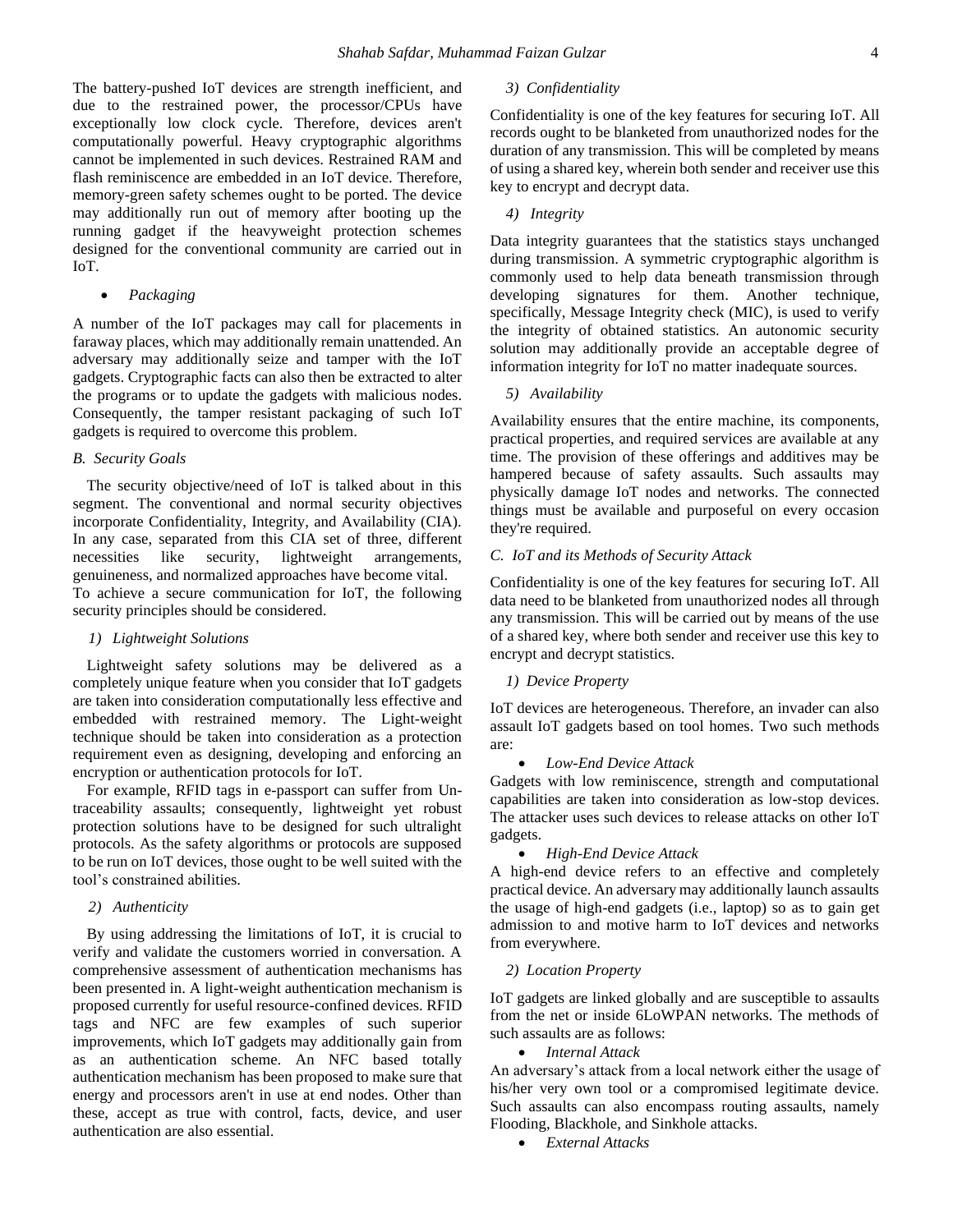Starting up an assault on IoT devices or networks, the attacker might be deployed out of doors and a way from a local community. Examples of such attacks are Brute-force, malware, comfortable Sockets Layer (SSL), and domain call gadget (DNS) assaults.

#### *3) Attack Level*

An adversary may additionally attack IoT gadgets or community at one-of-a-kind ranges such as energetic or passive a good way to either disrupt traditional capability or simply to accumulate crucial statistics.

### *4) Attack Strategy*

An attacker may belong to exceptional interest corporations. They'll attack the IoT tool or community the usage of one-ofa-kind strategies.

### *5) Damage Level*

IoT devices, networks, and packages are prone to a large number of protection attacks, which can also purpose unique ranges of damages. They will variety from facts leaks, provider disruptions to bodily damages of the IoT device

### *6) Host-Based Attacks*

The gadgets used in IoT are embedded with software which could contain personal statistics, cryptographic keys and different sensitive information. The statistics can be targets of the attackers.

# *7) Protocol Attacks*

Malicious attackers compromise popular protocols of IoT Gadgets and networks with a purpose to disrupt verbal exchange most of the gadgets.

# IV. IOT LAYER-BASED ATTACK TAXONOMY

IoT architecture comprises of different technologies which paintings independently to make a whole device. Inside the previous segment, we taken into consideration the IoT's threelayered architecture. In this segment, we classify IoT attacks based at the three-layered architecture that consists of application, network and bodily layers. Protection attacks can also result in thousands and thousands of greenbacks in losses to massive business and highbrow belongings robbery.

### *A. Application Layer Attacks*

Considering that worldwide standards and guidelines are but to be installed for IoT to govern the improvement and interactions for IoT Packages, IoT software layer is still liable to many Protection attacks. Numerous packages of IoT use exceptional Authentication strategies, which makes it tough to combine them on the way to ensure authentication and records privacy. The number of applications is growing, and a large quantity of gadgets are being connected to be able to percentage a tremendous Quantity of statistics. Packages, which examine the ones facts or Information, might also have a massive overhead and service can also Emerge as unavailable due to safety assaults. The most important assaults At the IoT software layer and their affects are described Beneath.

### • *Virus and Malware*

These attacks are centered at the gadget with the purpose of breaching confidentiality. They normally occur within the form of applications consisting of Trojans, spams, and worms or other viruses. In IoT networks, smartphones, sinks or gateways and other high-give up IoT devices are drastically at better hazard of these styles of assaults than sensor-based motes. Furthermore, Bluetooth technology which include 802.15.4 enabled devices are at high danger. Consequently, mitigation of such viruses and malware in IoT applications have to be taken into critical consideration.

#### • *Spyware*

Adware is a program this is set up on customers' IoT devices without the users' consent. The main purpose of this attack is to secret agent or display users' behavior and acquire sensitive records which include user IDs, passwords, keystrokes, and credit card data. Adware commonly does now not purpose any harm to the IoT devices or customers directly; it specifically steals private statistics and sends returned to the distributor. The data is then used as the premise for advertising and marketing evaluation or pop-up ads. Traditional spyware detection procedures are signature, conduct, and specificationprimarily based strategies. Signature-based totally strategies come across only recognized spyware; consequently, unknown spyware times continue to be unattended.

• *Spoofing*

An attacker may additionally impersonate a node to launch a spoofing attack. A spoofing attack is one

Of the high-threat attacks because of its attacking method with a suitable portable reader, a transmission would possibly be recorded. As the attacker impersonates the node, the retransmission might seem from a legitimate node.

This attack may also exist in all three IoT layers. Spoofing attacks by way of impersonating of nodes are categorized because the assault of authentication, and it additionally violates the privacy precept.

• *Code Injection*

An attacker inserts malicious code right into a smart software/device via misusing faulty or a system can also lose control, thereby ensuing in a total gadget shutdown.

• *Message Forging*

This attack happens when a malicious node modifies or creates a message to deliver contents apart from the unique. It is able to be categorized as a sort of Replay attack inside the case of enhancing information synchronization.

• *Intersection*

This attack is also known as a composition attack. It goals the gadget's privateness via gaining secondary information from the system. The attackers acquire such facts from 0.33 celebration sources or public statistics. The adversary objectives and uses the non-linkable detail. The anonymized records of the privacy information from exclusive assets are then getting used to link them.

### *B. Network Layer Attacks*

IoT network layer verbal exchange isn't the same as that of traditional net because of M2M verbal exchange among heterogeneous devices. This sediment can also suffer from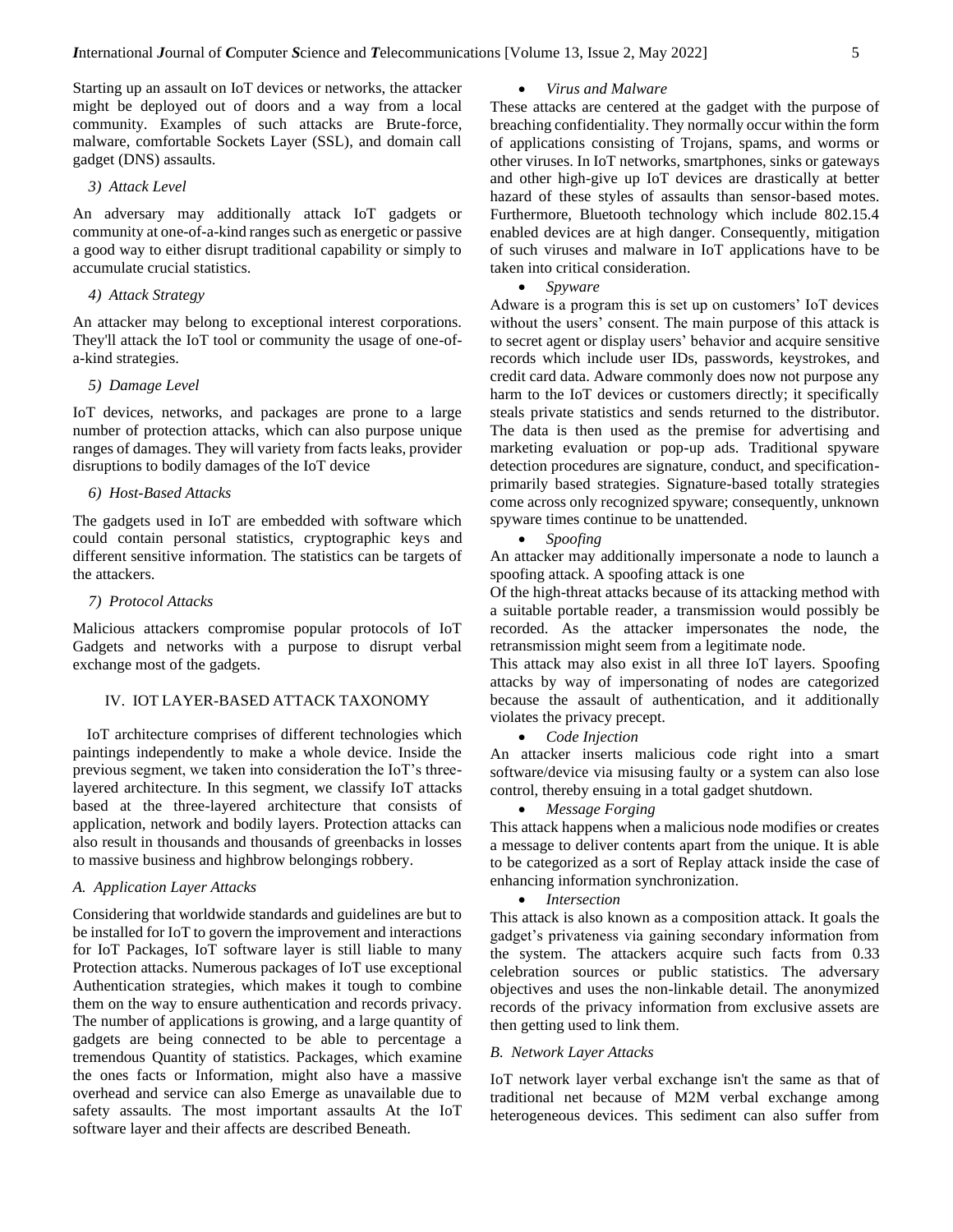safety compatibility problems and is prone to distinctive safety attacks together with

• *Hello Flood*

Message flooding is one of the most important assaults inside the community layer, wherein, an attacker goals to exhaust network or node assets such as battery or bandwidth with the aid of sending a multitude of course status quo requests.

• *Replay Attack*

This attack takes place normally throughout synchronization to lie to the vacation spot node such that a malicious node stores transmitted data, and handiest to retransmit it at a later time. Missed frames retransmission request is usually made with the aid of transmitting packets time and again throughout a network with the series numbers to senders and receiver nodes.

• *Sinkhole*

On this type of assault, an attacker trespasses and compromises a relevant node of a network so as to make it unavailable which leads to packet dropping in addition to DoS attacks. The danger degree of sinkhole assaults is higher than that of tempering assaults, in which a few numbers of nodes are compromised. Regarding the infrastructure-based device, the sinkhole assaults could manipulate the whole network.

• Sybil Attack

Sybil attack is released by developing a node and offering its own numerous identities inside the network so as to benefit large affect, which in turn leads to the removal of authentic lively nodes from the routing table. Here, the machine's weak spot depends on a few elements including the benefit with which the ones multiple identities are created, the extent of have an impact on to which the system has the same opinion to take inputs from a relied-on entity, which isn't linked to a chain of consider.

#### • *Clone Id*

The name means that the adversary clones the identification of legitimate IoT node so one can benefit access to consumer data visitors. The malicious clone node can be recognized with the aid of storing the geographical vicinity and identification of each node at 6BR (6LoWPAN border router). It can additionally be traced, the usage of a dispensed hash Table.

#### • *Blackhole Attack*

During a Blackhole assault, the malicious node drops all the packets that it encounters and the whole community operations get affected. This assault is classified as a excessive effect assault because it absorbs all routing statistics. An outsider floods out malicious routing records to claim the satisfactory path to the vacation spot. The sender then chooses the malicious direction to transmit the packets. The attacker often sends fake path-respond (RREP) to the sender. The source node continues transmitting its packets through the malicious course, the attacker drops all the packets, and he/she does now not ahead any site visitors to the destination.

### *C. Physical Layer Attacks*

The principal additives of the bodily layer are sensors, RFID tags, WSNs, cameras, and so on. This residue of IoT suffers from some of protection attacks and threats. There are a few solutions available to those attacks. But, imposing autonomic safety solutions within the hardware at the physical layer is greater robust and quicker. Complex schemes are usually extra high priced and need to be averted. Light-weight methods have to be implemented to be able to boom tool lifetime and decrease complexity. Attacks in the physical layer are described as follows.

#### • *Tag Cloning*

RFID tags can effortlessly be cloned through an adversary. It may be finished via accomplishing the required records by means of direct get entry to be a device or the usage of reverse engineering.

### • *RF Jamming*

Radio Frequency (RF) jamming reasons the sharing of wireless bandwidth to be ineffectual for the underlying devices. There may be a substantial hazard level from jamming based totally attacks in IoT due to the feature of faraway, unmonitored deployment of clever gadgets. It's miles a bodily layer attack in which RFs are interrupted for interference and saturated noise signals. A DoS assault can result from RF signal jamming of underlying channels. Right monitoring of the cognitive spectrum might also prevent it.

#### • *Node Injection Attack*

This attack is a variant of the MitM assault. It's far one of the maximum effective attacks on the physical layer of IoT. The attacker injects or deploys additional node in between two or greater IoT nodes within the community topology. The injected node takes part in conversation and takes manage of the visitors inside the network.

#### • *Tampering*

This assault violates confidentiality and accessibility. In this sort of attack, the information of the stop tool is modified, introduced, or deleted by an attacker. The attacker bodily captures and compromises an stop node from the community. Thus, all records may be collected by using the attacker. Similarly, reprogramming, redeployment, and recuperation of facts from the sector can be executed through such an attack. An attacker recovers the layout and type of transmitted records, then tampers and regenerates the identical kind of data. Therefore, the precision of records generated via the network becomes remarkably doubtful.

#### • *Physical Damage*

An attacker physically damages IoT nodes by way of getting rid of or deactivating them. Therefore, the provider turns into unavailable. As a end result, the need of mitigation strategies for such an attack is giant for IoT. These days, clever cities are filled with IoT factors together with sensors, cameras and clever lights that may easily be damaged or stolen by means of adversaries. The adversary tries to assault onto the interface of IoT nodes for shutting down or bodily adverse them. A multitude of these attacks will purpose the community to fail.

#### • *Exhaustion Attack*

Jamming or previously cited DoS attacks may bring about exhaustion assaults. Specially, the battery-operated devices can also be afflicted by electricity exhaustion if an attacker continuously assaults the community. Repeated tries of retransmission may purpose collisions in IoT MAC protocols, which leads to excessive-energy exhaustion. Exhaustion is taken into consideration as a high effect DoS attack and is related to deactivation attacks a good way to lessen the network length and completely do away with the nodes from the community.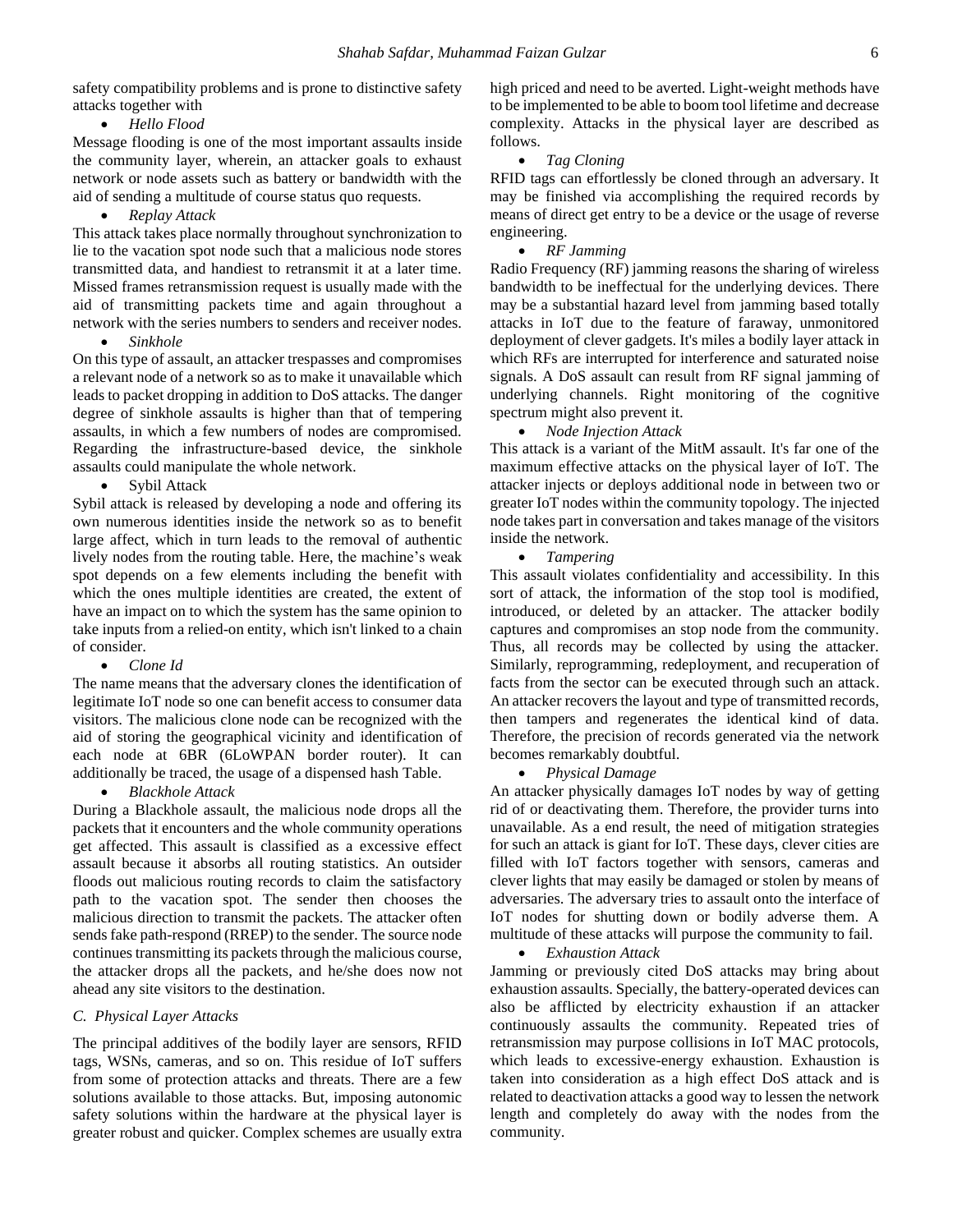# V. COUNTERMEASURES FOR SECURITY ATTACKS IN IOT

Every IoT layer is constituted of a set of protection protocols, techniques, algorithms, and protection kits employed to make it more difficult for an adversary to attack or hack into the system. A higher knowledge of those notions will permit the researchers to analyze the security breaches and the extent of defense this is wanted. In addition, Intrusion Detection structures (IDS), Intrusion Prevention systems (IPS), and other whole safety answers may be applied to protect IoT from protection threats. This phase brings together the prevailing countermeasures inclusive of getting to know-based, encryption based, autonomic, and other techniques to comfy IoT structures from application, community and physical layers. We gift learning-based totally, encryption-based totally and autonomic methods and speak their relevance for constrained IoT.

### *A. Learning-Based Countermeasures*

Learning-based totally techniques have been notably used in nearly all regions, which includes intrusion detection due to their specific nature of resolving real-time troubles. Gadget studying (ML)/Deep gaining knowledge of (DL) strategies specifically examine from current facts and expect the future behavior of a device. It is able to enhance system performance with the aid of classifying every day or odd conduct of a machine. The performance of such getting to know-primarily based models can be evaluated in phrases of class accuracy. There are four classes of a gaining knowledge of set of rules in practice, inclusive of supervised, semi-supervised, unsupervised, and reinforcement studying. There is few research executed on ML and DL for IoT safety. The following subsections bring together and explain some state-of-the-art proposed methods based on ML/DL as countermeasures to various security attacks and intrusion in the IoT system for application, network and physical layers.

- Countermeasures to Application Layer Attacks
- Countermeasure to Network Layer Attacks
- Countermeasures to Physical Layer Attacks

# *B. Autonomic Approaches*

Safety methods have to be dynamic and with minimal human intervention. Although unique security attacks/issues can also require exclusive safety solutions, however, a few researchers proposed self-comfy/autonomic processes. The time period 'autonomic' refers to 'self-sufficient' or 'self-recuperation', and 'self-protection' mechanism, which manages the sources of the safety gadget without user Intervention. Self-recovery solution uses precise countermeasures after an attack has been detected, and self-protection is used to save you the assaults before they manifest. Self-safety refers to a gadget that's able to figuring out and defensive itself from random attacks. The mixture of a self-restoration and self-defensive mechanism is known as a hybrid technique. This section gives and analyzes the viable solution tactics which might be classified based totally on one-of-a-kind IoT architectures. Distinctive intrusion mitigation and detection tactics comply with self-sufficient strategies for securing for IoT.

#### *C. Encryption-Based Countermeasures*

On this segment, we discuss various present symmetric and uneven cryptographic countermeasures for securing IoT. Cryptography is the illustration of fashionable mathematical methods to shield towards cybersecurity attacks towards confidentiality, entity authentication, integrity and authentication. The community of things consists of several restricted nodes that talk with every different the usage of IPv6- 6BR. This countermeasure does no longer precisely comply with the shape of reviews visible in sub-sections of getting to know-based and autonomic countermeasures for 3 layers of architecture as mentioned earlier than. The following variations of encryption-based countermeasures are applicable to different attacks of IoT architecture.

- Countermeasures using Symmetric Key Cryptography
- Countermeasures using Asymmetric Key Cryptography
- Countermeasures using Hybrid Key Cryptography

### VI. CONCLUSION

In this paper, we have studied and supplied an outline of IoT, its enabling technologies, and compared the factors associated with enforcing a complete security method in IoT with conventional internet. A focal point has been given on safety assaults primarily based on IoT architecture. Assault taxonomy and comparisons were supplied. It is essential to bear in mind IoT architecture, its obstacles and variety whilst presenting comprehensive safety. Moreover, we discussed the various factors associated with the capability and barriers of IoT inside the layout of security answers. On this regard, we've got considered the need for IoT safety, which include traditional Confidentiality, Integrity and Availability (CIA) triad. Not like different studies we aggregated and discussed various advanced protection countermeasures including cryptographic, autonomic, and mastering-based schemes which make sure secure conversation for IoT in comparison to current surveys which considered simplest positive forms of countermeasures. This survey study will function a useful manual for researchers to get right of entry to a extensive variety of safety assaults and answers that may be of advantage to them. Subsequently, a discussion on existing procedures, implementation demanding situations and future research instructions was also furnished. Many researchers have proposed light-weight schemes for IoT, yet greater research paintings in this field is needed to design a holistic, unified, and properly suited protection countermeasures for the IoT as a whole.

# REFERENCES

- [1]. A\_Comprehensive\_Study\_of\_Cyber\_Security\_Attacks\_Classif ication\_and\_Countermeasures\_in\_the\_Internet\_of\_Things\_20 21\_researchgate.net/publication/348856522\_A\_Comprehensiv e\_Study\_of\_Cyber\_Security\_Attacks\_Classification\_and\_Cou ntermeasures\_in\_the\_Internet\_of\_Things
- [2]. A Review in Recent Development of Network Threats and Security Measures\_2021\_ hal.archives-ouvertes.fr/hal-03128076/document